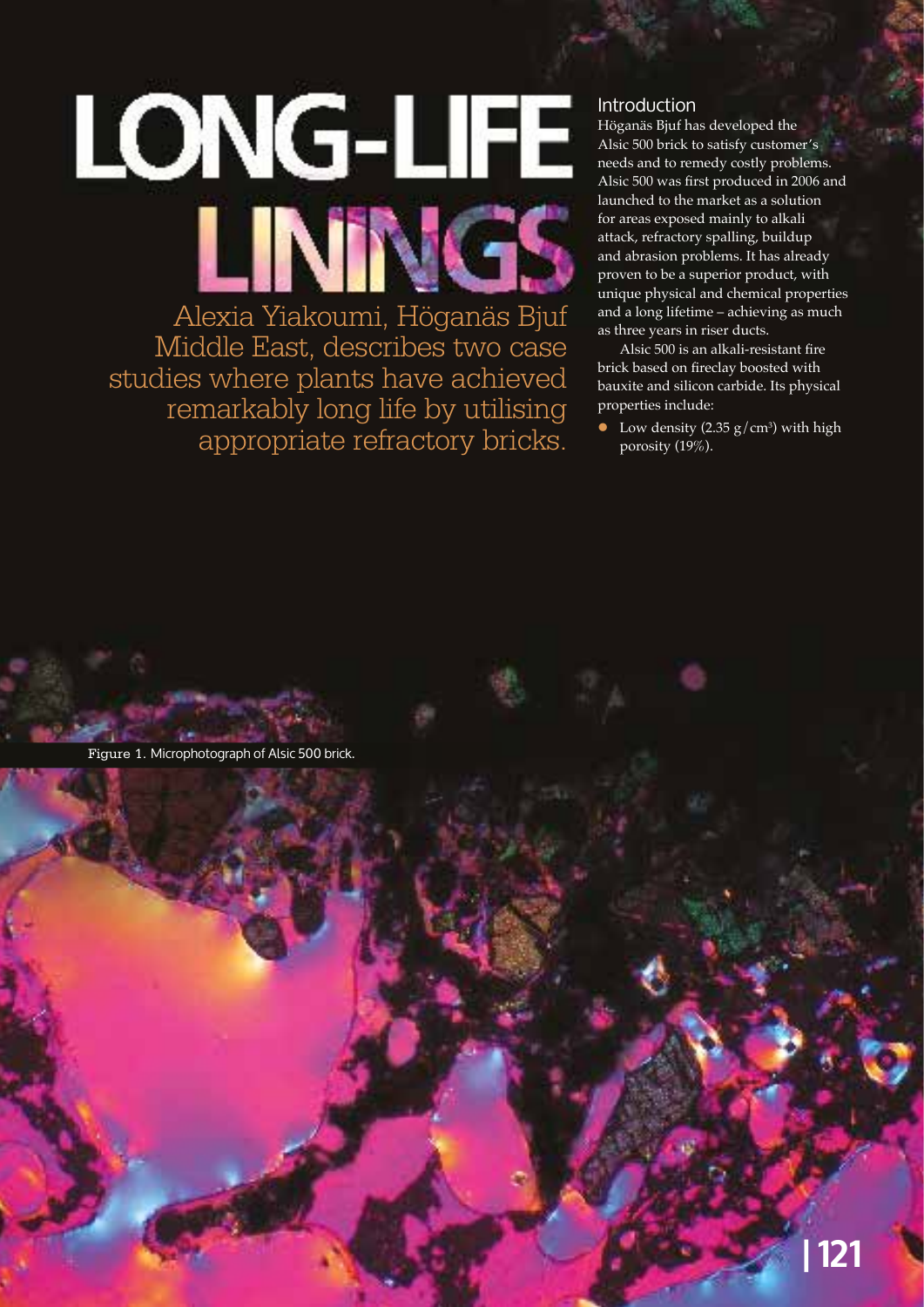- The refractoriness under load T05 is equal to 1350 °C and T5 equals 1480 ˚C.
- Thermal conductivity at 500 °C is 2.0 W/mK and reaches 3.5 W/mK at 1250 ˚C.
- Important chemical properties are 50%  $\mathrm{Al}_2\mathrm{O}_3$ ,  $1.4\%$  TiO<sub>2</sub>, 37% SiO<sub>2</sub>, 1.3% Fe<sub>2</sub>O<sub>3</sub> and 9% SIC.

Various tests have been conducted, such as bulk density/apparent porosity (EN 993-1: 1995), cold crushing strength (EN 993-5: 1998), thermal shock resistance (ENV 993-11: 2007), water quenching method, refractoriness under load (EN ISO 1893: 2008) and thermal conductivity (EN 993-15: 2005), which prove the product's thermo mechanical properties, alkali and thermal shock resistance.

Figure 2. Old lining, 2010.



Figure 3. Installation of new lining, 2010.



The most important property of Alsic 500 is that it can stand alkalies and other substances circulating in the kiln system and does not create buildups because of the silicon carbide oxidation inside the brick.

Silicon carbide oxidation occurs according to the formula: SiC (s) +  $2O_2(g) \rightarrow SiO_2(s) + CO_2(g)$ , where  $\text{SiO}_2^{\text{}}\text{ (s)}$  contains  $\text{SiO}_2^{\text{}}$ ,  $\text{Fe}_2^{\text{}}\text{O}_3^{\text{}}$  +  $\text{Al}_2^{\text{}}\text{O}_3^{\text{}}$  + alkalies.

The already created  $SiO<sub>2</sub>$  is a very viscous, glassy phase, covering and sealing the surface of the brick and it prevents substances from penetrating the kiln's atmosphere.

The micro photo in Figure 1 shows the surface of an Alsic 500 brick, where a thin line (glassy phase) is created on the surface.

Application areas include: riser ducts, cooler hot parts, kiln safety and cooling zones and sometimes the lower zone in the calciner.

Thus far, worldwide references for Alsic 500 include: Calderys Austria GmbH, Calderys Taiwan Co. Ltd, Cementa AB Degerhamn, Cementa AB Skovde, Cemex A.S, Ceskomoravsky Cement A.S, Ciments Lafarge, DD Fabrika Cementa Lukavac, Finnsementti, Gorazdze Cement S.A, Heidelberg Cement AG, Heidelberg Cement Georgia Ltd, Holcim (Cesko) A.S/Prachovice, Holcim GmbH, Hope Cement Ltd, Jsc Spasskcement, Lafarge UK Services Ltd, Marker Zement Gmbh, Norcem A/S, Norcem A/S Brevik, Platinum Controls Installations Ltd, Qatar National Cement Company, Unistara S.P.A, Southern Province Cement and Bazian Cement Company.

## Riser duct, Finnsementti plant in Parainen, Finland

The plant's main fuels are coal and petcoke (minimum 1:2 from main burner) and alternative fuels up to 35%. The old lining experienced  $20 - 30$  cm buildup, where different castables have been tried without success. New lining had to be installed every year, with many shell repairs, lining problems during the production period, buildups (up to 200 – 300 mm), cracks, cavities, alkali penetration, lining abrasion and burned anchors all being reported.

## New lining solution

Höganäs designed a new lining solution to overcome the problems, combining Alsic 500 bricks with anchor bricks in the hot face and using 612 Porosil G as a backup insulation layer.

After 3 years there were practically no buildups, the wall was without abrasion (bricks looked like new), no cracks had formed and there was no alkali infiltration. The performance of the Alsic 500 was exceptional, and clearly well suited to problems connected with alternative fuels, buildups and abrasion problems.

## Kiln application at Spasskcement, Russia

Spasskcement plant operates the largest kiln in Russia. The kiln dimensions are  $5.8/6.4/7.0$  m x 95 m and production output is 3000 tpd. It was a Soviet design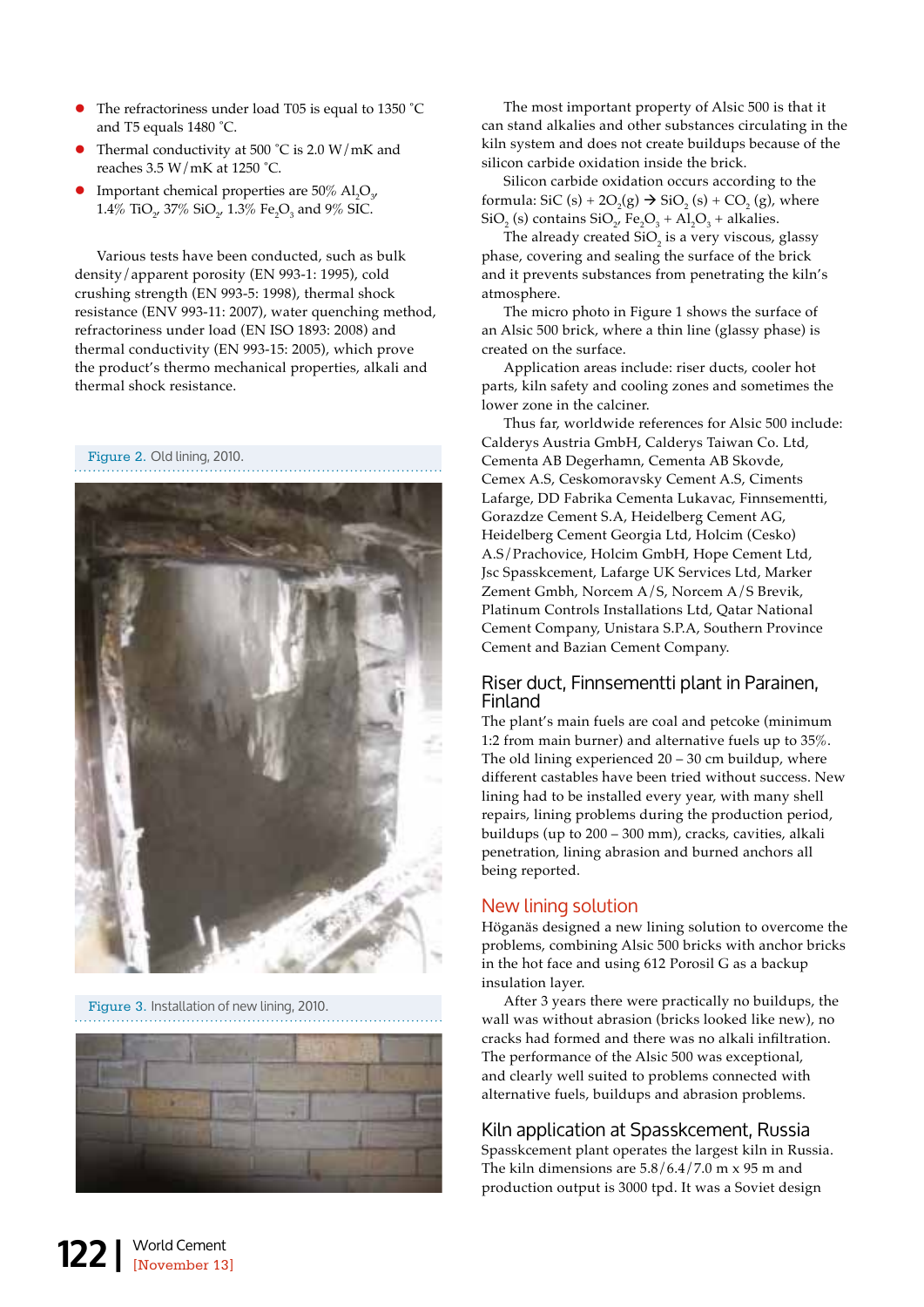| Table 1. Physical analysis, DIN EN 993-1 |                            |                                |                             |                       |                           |                        |  |  |  |
|------------------------------------------|----------------------------|--------------------------------|-----------------------------|-----------------------|---------------------------|------------------------|--|--|--|
|                                          | <b>Vik 330</b><br>hot-face | <b>Vik 330</b><br>$40 - 50$ mm | <b>Vik 330</b><br>cold side | Alsic 500<br>hot-face | Alsic 500<br>$40 - 50$ mm | Alsic 500<br>cold side |  |  |  |
| Bulk density $q/cm^3$                    | 2.14                       | 2.11                           | 2.11                        | 2.42                  | 2.40                      | 2.40                   |  |  |  |
| App. porosity %                          | 17.0                       | 17.7                           | 18.4                        | 19.7                  | 20.3                      | 21.0                   |  |  |  |

| Table 2. Chemical analysis, %  |                            |                                |                             |                       |                           |                        |  |  |  |  |
|--------------------------------|----------------------------|--------------------------------|-----------------------------|-----------------------|---------------------------|------------------------|--|--|--|--|
|                                | <b>Vik 330</b><br>hot-face | <b>Vik 330</b><br>$40 - 50$ mm | <b>Vik 330</b><br>cold side | Alsic 500<br>hot-face | Alsic 500<br>$40 - 50$ mm | Alsic 500<br>cold side |  |  |  |  |
| $\text{Al}_2\text{O}_3$        | 34.24                      | 36.00                          | 36.43                       | 48.07                 | 51.83                     | 51.95                  |  |  |  |  |
| SiO <sub>2</sub>               | 53.17                      | 57.47                          | 57.39                       | 33.51                 | 33.59                     | 33.13                  |  |  |  |  |
| Fe <sub>2</sub> O <sub>3</sub> | 2.10                       | 2.21                           | 2.21                        | 1.68                  | 1.63                      | 1.74                   |  |  |  |  |
| TiO <sub>2</sub>               | 1.32                       | 1.40                           | 1.44                        | 1.93                  | 2.02                      | 2.13                   |  |  |  |  |
| CaO                            | 1.77                       | 0.29                           | 0.28                        | 2.45                  | 0.28                      | 0.26                   |  |  |  |  |
| MgO                            | 0.46                       | 0.48                           | 0.40                        | 0.29                  | 0.27                      | 0.25                   |  |  |  |  |
| K, O                           | 6.29                       | 1.72                           | 1.47                        | 3.52                  | 0.79                      | 0.83                   |  |  |  |  |
| Na <sub>2</sub> O              | 0.38                       | 0.16                           | 0.13                        | 0.30                  | 0.18                      | 0.21                   |  |  |  |  |
| <b>SiC</b>                     | $\qquad \qquad$            | $\qquad \qquad -$              | -                           | 8.13                  | 9.16                      | 9.29                   |  |  |  |  |

Figure 4. Lining after three campaigns, 2013.



originally constructed in 1976 and modernised by ThyssenKrupp Polysius (now ThyssenKrupp Resource Technologies) in 2011.

In May 2012, 195 rings of Viking 330 were installed after the inlet cone, followed by 50 rings of Alsic 500 before the upper transition zone. The location of Alsic 500 was determined in order to avoid liquid formation.

Viking 330 is the dry pressed version of Bjuf SX. Its main physical properties include:

- Low density (2.31  $g/cm<sup>3</sup>$ ) with high porosity (18%).
- The refractoriness under load T05 is equal to 1330 °C and T5 equals 1430 ˚C.
- Thermal conductivity at 500 °C is 1.8 W/mK, remaining  $1.8 \text{ W/mK}$  at  $1250 \text{ }^{\circ}\text{C}$ .

• Important chemical properties are  $35\%$  Al<sub>2</sub>O<sub>3'</sub> 1.8% TiO<sub>2</sub>, 59% SiO<sub>2</sub>, 1.7% Fe<sub>2</sub>O<sub>3</sub> and 0.4% CaO.

Its main characteristics are high porosity, alkali and abrasion resistance. It can eliminate buildup problems and withstand chemical attack in the form of alkali penetration, chlorine, sulfur and transition metals that occur in the lower cyclone stages, riser ducts, kiln inlets, calciners, smoke chambers and meal pipes.

Various tests were carried out on Viking 330, including: bulk density/apparent porosity (EN 993-1: 1995); cold crushing strength (EN 993-5: 1998); thermal shock resistance (ENV 993-11: 2007); water quenching method; refractoriness under load (EN ISO 1893: 2008); thermal conductivity (EN 993-15: 2005). The most important was the alkali test, or 'Cup' test, where Viking 330 showed alkali resistance (cm<sup>2</sup> ) <4, which is considered a very good result.

Worldwide references for this brick include the Arab Company for White Cement, Cement Hranice Akciova Spolecnost, Cement AB Degerhamn, Cementa AB Skovde, Cementa Slite, Cemex Polska SP.Z.O, Ciment de Sibline, Ciments Lafarge, Dyckerhoff Polska SP, Eastern Province Cement Company, FLSmidth & Co A/S, Finnsementti, Gorazdze Cement S.A, Heidelberg Cement Shared serv. Gmbh, Holcim GmbH, Hope Cement Ltd, JSC Lafarge Cement, Kapyfract AG, Lafarge UK Services Ltd, Nasicement D.D, Norcem A/S, Phoenix Zementwerk, Portland Zementwerk, Qatar National Cement Company, Unistara S.P.A, Southern Province Cement Co. and Yanbu Cement Company.

Of particular note at the Spasskcement plant was the 300 days kiln operation with 24 cold stoppages.